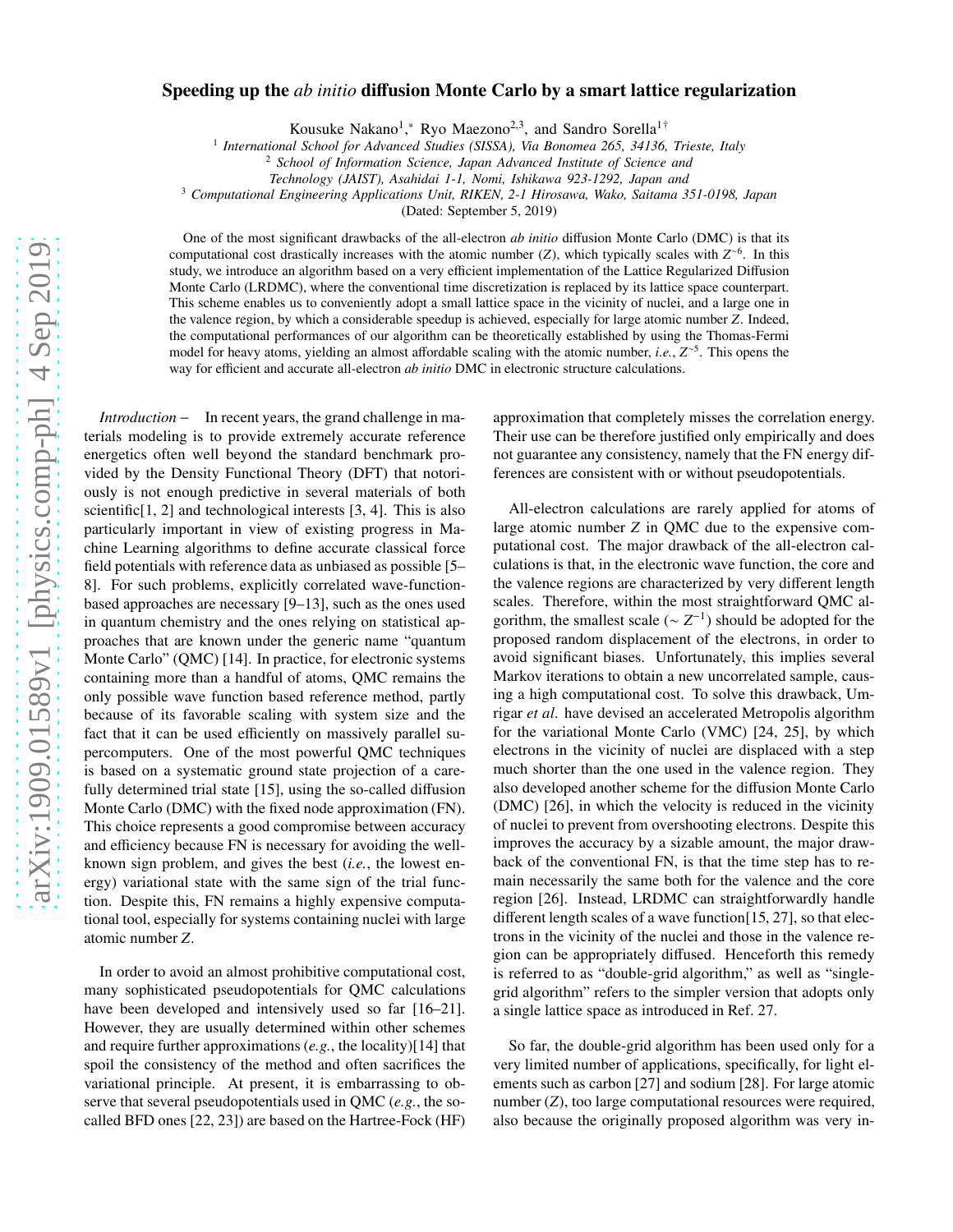

FIG. 1. A two-dimensional schematic picture of the double-grid LRDMC algorithm. Each electron at  $\vec{r}$  is displaced by a shorter (*a*) or a longer  $(a')$  lattice space according to the probability of  $p(\vec{r})$  or 1 − *p*( $\vec{r}$ ), where 0 ≤ *p*( $\vec{r}$ ) ≤ 1. Since *p*( $\vec{r}$ ) is a function decaying suddenly far from nuclei (*e.g.*, Gaussian function), most electrons in the vicinity of nuclei are displaced by *a*, and those far from nuclei are by *a* ′ .

efficient (see later). In this study, we develop a generalized double-grid algorithm that drastically accelerates the calculation especially for large atomic number *Z* without introducing biases, thus improving the computational scaling from *Z* ∼6 to *Z* ∼5 .

*Boosting the double-grid LRDMC* − In LRDMC, the original continuous Hamiltonian is regularized by an approximate one  $H^a$  such that  $H^a \to H$  for  $a \to 0$ , where *a* is the lattice mesh size used to discretize the continuous space [15, 27]. Indeed, the kinetic part is approximated by a finite difference form:

$$
\Delta_i \approx \Delta_i^{a,a'} \equiv \Delta_i^{a,p} + \Delta_i^{a',1-p},\tag{1}
$$

where  $\Delta_i^{a,p}$  $a_i p$  and  $\Delta_i^{a',1-p}$  are discretized laplacians by a small lattice space  $(a)$  and a large one  $(a')$ , respectively. The function  $p(\vec{r})$ , defining  $\Delta_i^{a,p}$  $a_i^a$ , and  $\Delta_i^{a',1-p}$ , parametrizes the probability to use the smaller and therefore more accurate lattice space (*a*) when an electron is close to an heavy nucleus. In the previous works, *p*(*r*) was chosen to be a simple Pade' function [27]:

$$
p(\vec{r}) = \left(1 + r_c^2 \left|\vec{r} - \vec{R}_c\right|^2\right)^{-1},\tag{2}
$$

and a Gaussian-type function [28]:

$$
p(\vec{r}) = \exp\left(-\frac{\left|\vec{r} - \vec{R}_c\right|^2}{2r_c^2}\right) \tag{3}
$$

where  $\vec{R}_{c}$  is the position of the nucleus closest to the electron in  $\vec{r}$ , and  $r_c$  is an important parameter determining the electrons treated with the smaller lattice space *a* (henceforth referred to as core electrons), in other words, the ones inside the sphere of radius  $r_c$  (see Fig. 1). This scheme enables us to use always the larger lattice space  $a'$  in the valence region, while the most expensive smaller lattice space *a* is used only when the electron is very close to the nucleus.

The key parameters of the double-grid LRDMC are *a* ′ /*a* and  $r_c$ . A smaller  $r_c$  (larger  $a'/a$ ) accelerates the double-grid scheme as compared with the corresponding single-grid one, whereas the bias (*i.e.*, the difference between the single-grid and the double-grid LRDMC energies at the same *a*) is correspondingly increased. Therefore, a proper determination of the two parameters is essential to balance accuracy and efficiency of the double-grid algorithm. *a* ′ /*a* was originally parametrized as:

$$
\frac{a'}{a} = \sqrt{\frac{Z^2}{4} + 1},\tag{4}
$$

with the simple function  $p(\vec{r})$  in Eq. (2) and  $r_c = \frac{1}{2}Z$  [27], where *Z* is an atomic number. However, as it is shown in the following, the above choice is not suitable for large atomic number (*Z*).

In the following, we briefly describe the developed scheme. First, we discuss a new strategy to properly determine  $a'/a$ . Since, the computational cost of LRDMC is proportional to the inverse square of the lattice spaces  $(a \text{ and } a')$ , the acceleration of the double-grid vs. single-grid LRDMC (denoted as speedup) can be analytically estimated in terms of *a* ′ /*a* and the average number of electrons in the core/valence regions, according to the following relation:

speedup<sup>-1</sup> = 
$$
\frac{N_{\text{core}}(r_c)}{Z} + \frac{N_{\text{valence}}(r_c)}{Z} \cdot \left(\frac{a'}{a}\right)^{-2}
$$
, (5)

where  $N_{\text{core}}(r_c)$  and  $N_{\text{valence}}(r_c) = Z - N_{\text{core}}(r_c)$  are the average numbers of electrons that are diffused with the smaller (*a*) and the larger  $(a')$  lattice spaces, respectively  $[29]$ . On physical grounds, the average numbers of core and valence electrons satisfies the inequality  $N_{\text{core}} \ll N_{\text{valence}}$ . On the other hand, the systematic error of the double-grid scheme referred to the corresponding single-grid one at the same *a* (denoted as bias) cannot be analytically estimated. This is because it is a very complicated function of  $a$ ,  $a'$ ,  $r_c$ , and  $Z$ . It is, however, possible to estimate an appropriate value according to the following consideration: Once  $r_c$  and  $a \approx \frac{1}{Z}$  are given, it is clear that the corresponding bias increases with *a* ′ . This implies that it is convenient to choose *a* ′ as small as possible as long as speedup−<sup>1</sup> does not sizably increase. Therefore, we determine  $a'/a$  in a way that the speedup becomes the half of the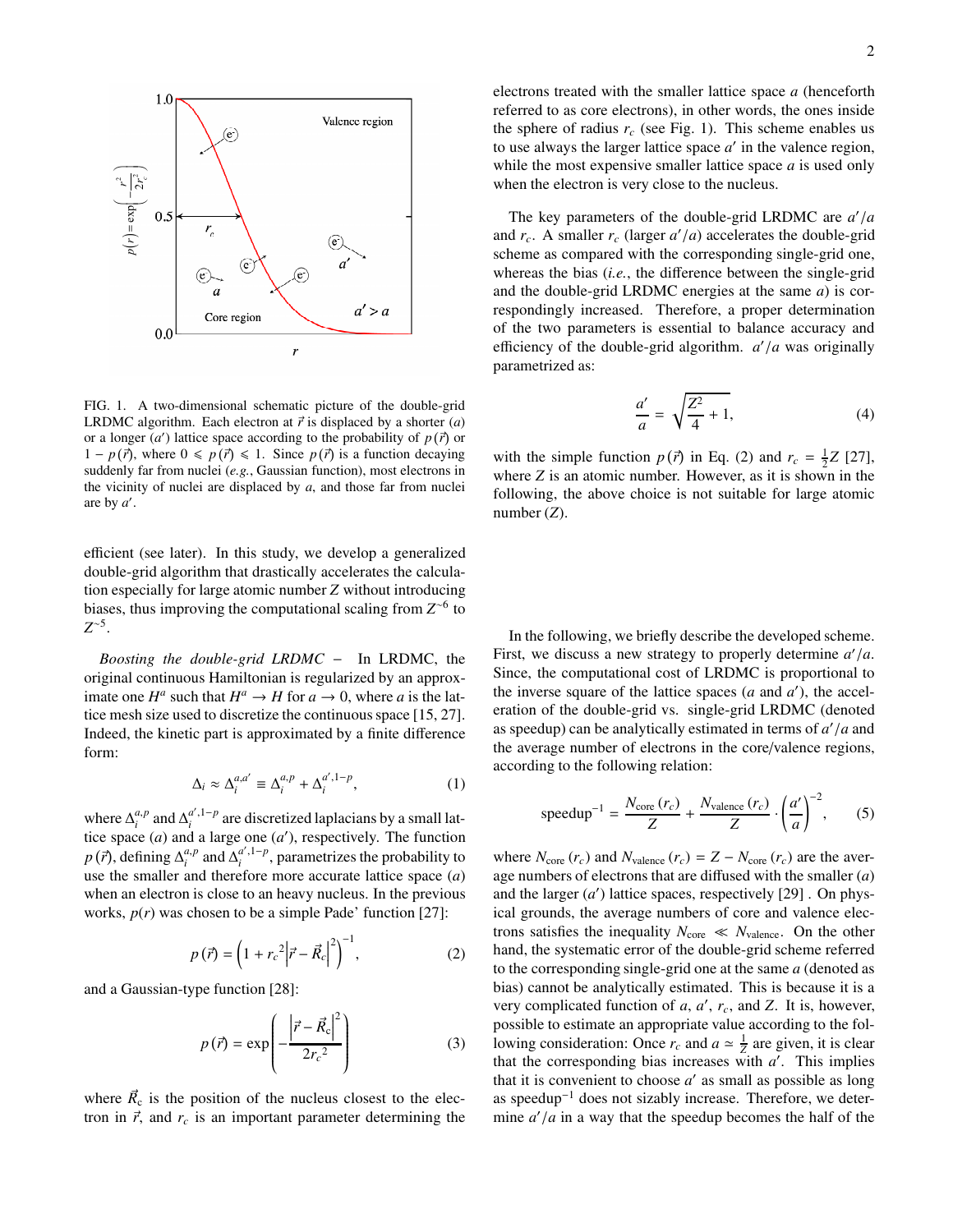| Element       | Lattice space                    |          | Single grid                            | Double grid (this work) |                | Double grid (previous) |                |
|---------------|----------------------------------|----------|----------------------------------------|-------------------------|----------------|------------------------|----------------|
|               | $a \equiv (\alpha \cdot Z)^{-1}$ | $\alpha$ | Energy (Ha)                            | Energy (Ha)             | Bias $(mHa)^a$ | Energy (Ha)            | Bias $(mHa)^a$ |
| He $(Z = 2)$  | 0.142857                         | 3.50     | $-2.9037321(62)$                       | $-2.9037434(63)$        | 0.0(0.0)       | $-2.9037398(63)$       | 0.0(0.0)       |
| Be $(Z = 4)$  | 0.071429                         | 3.50     | $-14.667247(31)$                       | $-14.667330(32)$        | 0.1(0.0)       | $-14.667316(31)$       | 0.1(0.0)       |
| Ne $(Z = 10)$ | 0.028571                         | 3.50     | $-128.92626(13)$                       | $-128.92647(14)$        | 0.2(0.2)       | $-128.92745(14)$       | 1.2(0.2)       |
| Ar $(Z = 18)$ | 0.015873                         | 3.50     | $-527.49542(18)$                       | $-527.49686(19)$        | 1.4(0.3)       | $-527.50517(20)$       | 9.7(0.3)       |
| $Kr (Z = 36)$ | 0.007937                         |          | $3.50$ -2753.77151(78) -2753.77133(70) |                         | 0.2(1.0)       | $-2753.83069(84)$      | 59.2(1.1)      |
| $Xe (Z = 54)$ | 0.005291                         | 3.50     | $-7234.8320(13)$                       | $-7234.8355(10)$        | 3.5(1.7)       | $-7235.0409(15)$       | 208.9(2.0)     |

TABLE I. LRDMC energies of He, Be, Ne, Ar, Kr and Xe atoms obtained by the single and double-grid schemes at  $a = (3.5Z)^{-1}$ .

<sup>a</sup> The difference in total energy between the single- and double-grid algorithms.

TABLE II. LRDMC energies of the benzene molecule ( $C_6H_6$ ) obtained by the single and double-grid schemes at  $a = (3.5Z_{\text{max}})^{-1}$ .

| Molecule | Lattice space                                 |          | Single grid | Double grid (this work)                                       |        |              |  |
|----------|-----------------------------------------------|----------|-------------|---------------------------------------------------------------|--------|--------------|--|
|          | $a \equiv (\alpha \cdot Z_{\text{max}})^{-1}$ | $\alpha$ | Energy (Ha) | Energy (Ha) Bias (mHa) <sup>a</sup> Acceleration <sup>b</sup> |        |              |  |
| $C_6H_6$ | 0.047619                                      |          |             | $\left 3.50\right $ -232.19258(55) -232.19424(56)             | 1.7(8) | $\times$ 1.9 |  |

<sup>a</sup> The difference in total energy between the single- and double-grid algorithms.

<sup>b</sup> The acceleration of actual CPU time required for a fixed reference error in the total energy.

$$
\text{maximum } (i.e., \text{ speedup} = \frac{1}{2} \left( \frac{N_{\text{core}}(r_c)}{Z} \right)^{-1}), \text{ yielding:}
$$
\n
$$
\frac{a'}{a} = \sqrt{\frac{N_{\text{valence}}(r_c)}{N_{\text{core}}(r_c)}} \equiv \sqrt{\frac{Z - N_{\text{core}}(r_c)}{N_{\text{core}}(r_c)}}. \tag{6}
$$

That the determination of  $a'/a$  (Eq. (6)) corresponds to nearly the optimal compromise between efficiency and accuracy can be justified by the following argument: (i) If we chose a too large value of  $a'/a$ , most of the computational time would be spent for the core electrons, and we could certainly decrease the bias by a smaller *a* ′ without affecting much the efficiency. ii) On the other hand, if we chose  $a'/a$  ( $> 1$ ) too much close to one, the bias is minimal (*i.e.* equal to the single-grid algorithm), but the speedup can be substantially increased by a larger *a'*, a choice that should be clearly possible for the valence electrons. Notice that,  $N_{\text{core}}(r_c)$  and  $N_{\text{valence}}(r_c)$  can be readily estimated from an atomic electron density calculated by an effective model such as the Thomas-Fermi [30] and the Slater ones [31]:

$$
N_{\text{core}}\left(r_c\right) = \int_0^\infty dr \ 4\pi r^2 \rho^{\text{eff}}\left(r\right) \exp\left(-\frac{r^2}{2r_c^2}\right). \tag{7}
$$

Next, we discuss a new strategy to properly determine *rc*. Since here we are interested in the asymptotic behavior of the algorithmic accuracy and efficiency for large *Z*, it is convenient to adopt the Thomas-Fermi approximation [30], according to which  $N_{\text{core}}(r_c)$  is given by:

$$
N_{\text{core}}\left(r_c\right) = \int_0^\infty dr \ 4\pi r^2 Z^2 f\left(\frac{Z^{1/3}r}{b}\right) \cdot \exp\left(-\frac{r^2}{2r_c^2}\right),\qquad(8)
$$

where *b* is a constant value and  $f(x)$  is a universal function independent of *Z*. After integration (see the supplemental material in detail), we can obtain for  $Z^{1/3}r_c/b \ll 1$ :

$$
N_{\rm core}\left(r_c\right) \propto (Z \cdot r_c)^{\frac{3}{2}}.
$$
 (9)

At this point, it is important to consider that the bias depends on the two lengths, namely, the value of *r<sup>c</sup>* (the bias is minimal for  $r_c \to \infty$ ) and the value of *a'* (the bias is minimal if  $a' = a \simeq$ 1/*Z*). Now, these two contributions are expected to be of the same order if we take  $a' \approx r_c$  because we can assume that for  $r > r_c$ , far from the core region, the wave function is smooth and the laplacian can be discretized with a lattice space  $a' \leq$ *rc*. This represents the most balanced choice, providing a good compromise between efficiency (smaller  $r_c$  and larger  $a'$ ) and accuracy (the other way around). With the above condition, by substituting the Thomas-Fermi expression of Eq. (9) in Eq. (6) for  $a \propto 1/Z$ , we obtain:

$$
r_c \gtrsim a' \simeq \frac{1}{Z} \sqrt{\frac{Z}{(Z \cdot r_c)^{\frac{3}{2}}}},\tag{10}
$$

yielding  $r_c \propto Z^{-\theta}$  with  $\theta = 5/7$ . Therefore, our choice in the following is  $r_c$  (*Z*) =  $\beta \cdot Z^{-5/7}$ , where  $\beta$  is a *Z*-independent prefactor. Although the above discussion based on the Thomas-Fermi model is exact only for  $Z \to \infty$ , our VMC calculations show that the scaling (*i.e.*,  $N_{\text{core}}(r_c) \propto Z^{3/7}$ ) is undoubtedly correct even for small *Z*, as shown in Fig. S-1 (see. supplemental material). The prefactor  $\beta$  should be small enough so that the scaling is valid in a wide range of *Z* values, even outside the asymptotic power law regime. Therefore,  $\beta = 0.75$  is employed in this study.

As a summary, in our algorithm, we determine  $r_c(Z)$  according to  $r_c$  (*Z*) =  $\beta \cdot Z^{-5/7}$ , with  $\beta = 0.75$ . Then, a corresponding appropriate  $a'/a$  is determined according to Eq.  $(6)$ , wherein  $N_{\text{core}}(r_c)$  and  $N_{\text{valence}}(r_c)$  are estimated by the Slater's effective models [31] with the exponents that Clementi proposed, based on HF calculations [32, 33]. Since the computational cost of the all-electron single-grid DMC has turned out to scale with  $Z^{5.5-6.5}$  [34–36], and the single-grid LRDMC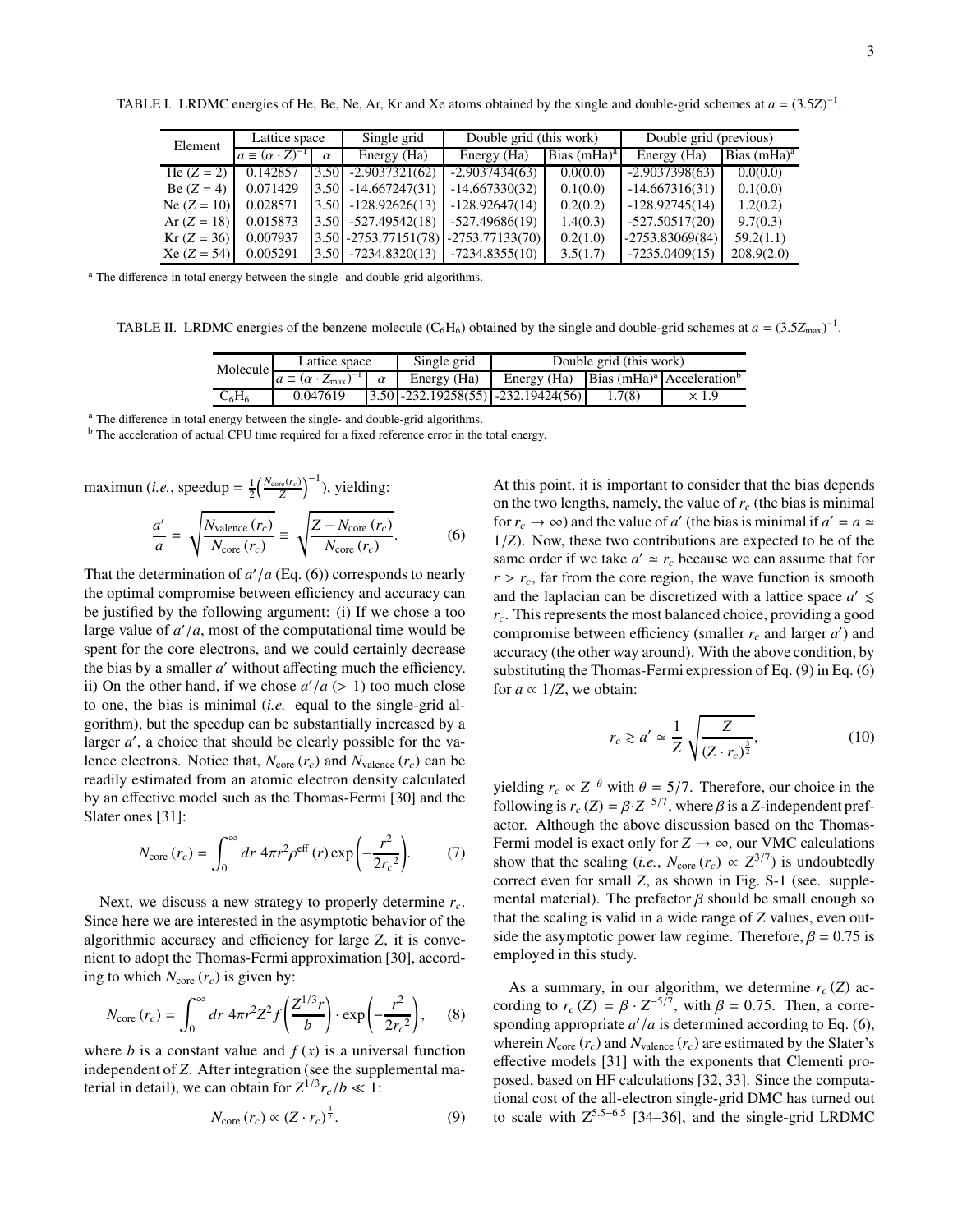similarly behaves, it is obviously very important to accelerate the double-grid LRDMC for heavy elements. In the following, we assume that the unbiased  $a \rightarrow 0$  fixed node estimate can be obtained by a low order polynomial fit of several energy calculations corresponding to different  $a \ge \approx \frac{1}{2}$ . This implies, according to Eq. (5) and Eq. (10), that the new algorithm improves the complexity of the well known and widely used DMC algorithm by  $\sim Z^{4/7} \simeq Z^{0.57}$ , that represents a remarkable achievement especially for large *Z*.

*Practical test of the developed algorithm* − In Table I, we show the LRDMC energies of He,  $(Z = 2)$ , Be  $(Z = 4)$ , Ne (*Z* = 10), Ar (*Z* = 18), Kr (*Z* = 36), and Xe (*Z* = 54) atoms for  $a = (3.5Z)^{-1}$  obtained by the single-grid (standard), the previous and the newly developed double-grid algorithms. These results indicate that the double-grid LRDMC energies obtained with the previous parametrization are significantly biased, especially for large atomic number *Z*. On the other hand, our new parametrization suppresses these large biases, and the obtained LRDMC energies are essentially consistent with the single-grid ones for all *Z*, implying that the scaling law derived by means of the Thomas-Fermi model ( $r_c \propto Z^{-5/7}$ and  $a'/a \propto Z^{2/7}$ ) is in very good agreement with the numerical simulation. Thus, our newly developed double-grid algorithm accelerates the computation without introducing biases, no matter how large is *Z*.



FIG. 2. Scaling of the computational costs (CPU times) of the single and double-grid LRDMC, measured at  $a = (3.5Z)^{-1}$ 

In practice, it is important to evaluate the actual computational time for a fixed reference error in the total energy, as a function of the atomic number Z. We measured the computational times for He, Be, Ne, Ar, Kr and Xe, wherein  $a =$  $(3.5Z)^{-1}$  is employed [37]. This is consistent with the typical setting of the time step in the standard DMC ( $\tau \propto Z^{-2}$  [36]). Figure 2 shows that our new algorithm accelerates the singlegrid LRDMC calculations by  $\times$  1.1,  $\times$  1.4,  $\times$  2.3,  $\times$  3.3,  $\times$ 

4.3, and  $\times$  5.3 for He, Be, Ne, Ar, Kr, and Xe, respectively [38] . Our practical test shows that the single-grid LRDMC scales with *Z* <sup>5</sup>.55, which is already slightly better than the previous report for the standard DMC algorithm (*Z* <sup>5</sup>.<sup>97</sup> with  $\tau \propto Z^{-2}$  [36], where the Umrigar's improvement [26] was employed), and the double-grid one improves the scaling to *Z* <sup>5</sup>.06. The improvement of the computational time by the double-grid algorithm  $(Z^{0.49})$  is consistent with our expectation  $(Z^{4/7})$ . To our best knowledge,  $Z^{5.06}$  is the best scaling for the all-electron FN calculations so far.

*Application to large systems* − We discuss possible applications of the double-grid algorithm to large systems. For a polyatomic system, the smallest length scale is determined by the heaviest atom in the system with  $Z = Z_{\text{max}}$ . Therefore, in this case, we can change the definition of  $R_c$  in Eq. (3) slightly, by considering only the distances of the electrons with the heaviest atoms. In this way, when electrons are close to the lighter elements, they always move with the larger lattice space *a* ′ , without introducing a sizable bias. Conversely, for *rc*, one can adopt the value calculated with a single reference heavy atom, as we have done in this work. It is clear, therefore, that a more significant speedup can be achieved by using Eq (5), especially when the number of heavy atoms in the system is very small (*e.g.*, transition-metal porphyrin complexes, metallofullerenes). As the first step to large systems, we considered the benzene molecule  $(Z_{\text{max}} = 6)$ . Table II shows that the bias of the double-grid LRDMC is as small as in the atomic cases while the computational time is accelerated by  $\times$  1.9, significantly larger than the one  $\simeq$  1.5 estimated from Fig. 2, demonstrating that the double-grid algorithm is already advantageous for polyatomic systems, even without too heavy nuclei and too many light ones. Finally, we have compared the computational costs between all-electron and pseudopotential calculations [39] . Thanks to the significant acceleration, the CPU time of the all-electron doublegrid LRDMC for the benzene molecule is just 5.7 times larger than the pseudo-potential single-grid one. Thus, the doublegrid LRDMC should make possible the application of the allelectron FN to realistic materials, allowing extremely accurate and easily reproducible reference energies in the future.

*Summary* − In this study, we develop a new generalized algorithm of the double-grid Lattice Regularized Diffusion Monte Carlo (LRDMC). The speedup of the algorithm is predicted theoretically within the standard Thomas-Fermi model for atoms with large atomic number, and the calculation is indeed accelerated in practice by a large amount, especially for large atomic number *Z* and without inducing significant biases. As a result, the computational scaling is improved from  $Z^{5.55}$  to  $Z^{5.06}$ . Our double-grid algorithm can be applied to polyatomic systems with further significant speedups. Last but not least it should be possible with the present technique to treat ions and electrons without relying on the Born-Oppenheimer approximation, because the corresponding much different length scales should be efficiently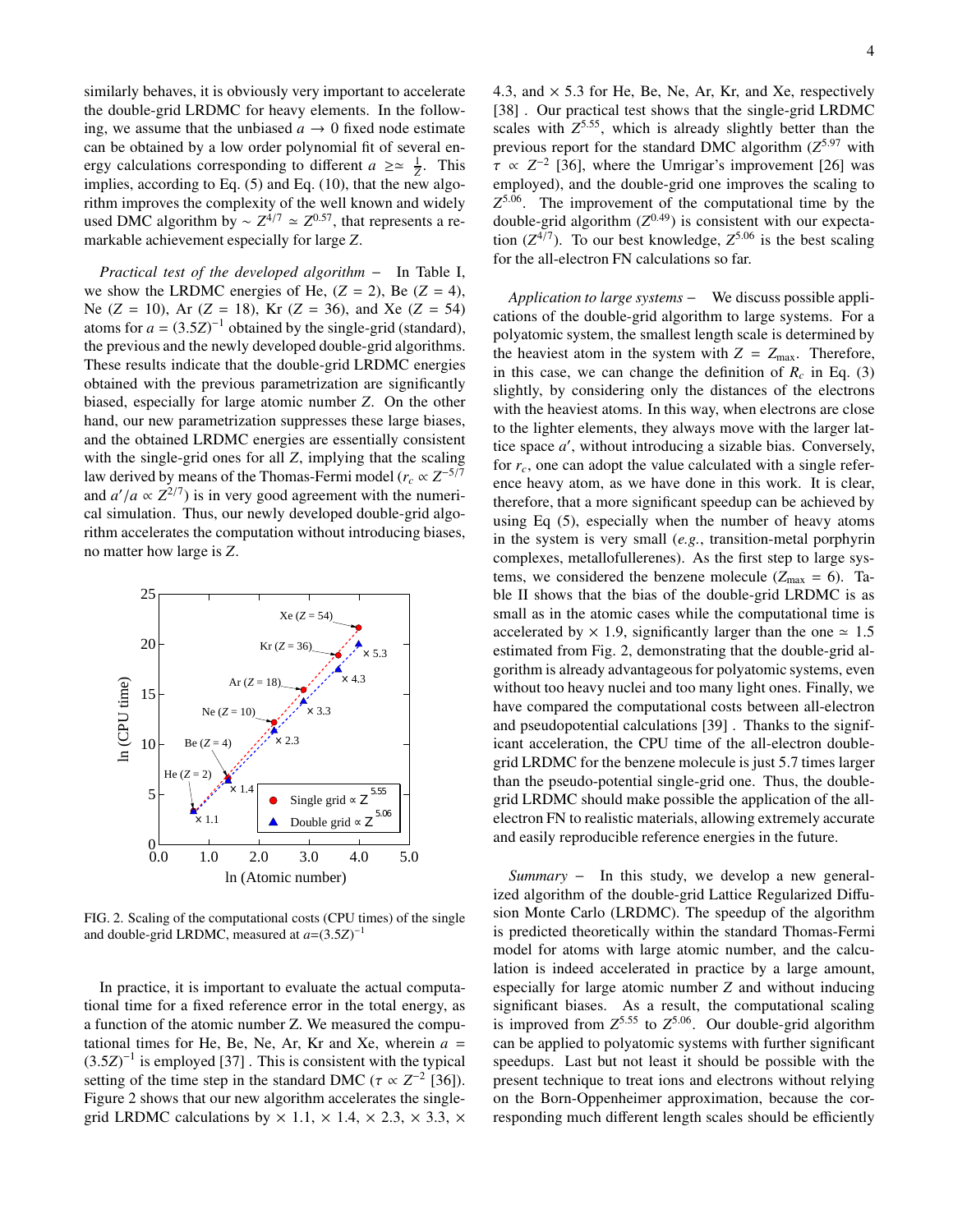considered within the proposed double-grid scheme.

*Acknowledgments* − The computations in this work have been mainly performed using the facilities of Research Center for Advanced Computing Infrastructure at Japan Advanced Institute of Science and Technology (JAIST). K. Nakano is grateful for a financial support from Simons Foundation. R. Maezono is grateful for financial supports from MEXT-KAKENHI (19H04692 and 16KK0097), from FLAGSHIP2020 (project nos. hp190169 and hp190167 at K-computer), from Toyota Motor Corporation, from I-O DATA Foundation, from the Air Force Office of Scientific Research (AFOSR-AOARD/FA2386-17-1-4049;FA2386-19- 1-4015), and from JSPS Bilateral Joint Projects (with India DST).

- <sup>∗</sup> kousuke 1123@icloud.com
- † sorella@sissa.it
- [1] B. Keimer, S. A. Kivelson, M. R. Norman, S. Uchida, and J. Zaanen, Nature 518, 179 (2015).
- [2] S. Manzeli, D. Ovchinnikov, D. Pasquier, O. V. Yazyev, and A. Kis, Nat. Rev. Mater. 2, 17033 (2017).
- [3] G. G. Naumis, S. Barraza-Lopez, M. Oliva-Leyva, and H. Terrones, Reports Prog. Phys. 80, 096501 (2017).
- [4] S. Sorella, K. Seki, O. O. Brovko, T. Shirakawa, S. Miyakoshi, S. Yunoki, and E. Tosatti, Phys. Rev. Lett. 121, 066402 (2018).
- [5] J. Behler and M. Parrinello, Phys. Rev. Lett. 98, 146401 (2007).
- [6] J. Schmidt, J. Shi, P. Borlido, L. Chen, S. Botti, and M. A. Marques, Chem. Mater. 29, 5090 (2017).
- [7] Y. Li, H. Li, F. C. Pickard IV, B. Narayanan, F. G. Sen, M. K. Chan, S. K. Sankaranarayanan, B. R. Brooks, and B. Roux, J. Chem. Theory Comput. 13, 4492 (2017).
- [8] R. Kobayashi, D. Giofré, T. Junge, M. Ceriotti, and W. A. Curtin, Phys. Rev. Materials 1, 053604 (2017).
- [9] S. Zhang, J. Carlson, and J. E. Gubernatis, Phys. Rev. Lett. 74, 3652 (1995).
- [10] G. H. Booth, A. Grüneis, G. Kresse, and A. Alavi, Nature 493, 365 (2013).
- [11] A. A. Holmes, H. J. Changlani, and C. J. Umrigar, J. Chem. Theory Comput. 12, 1561 (2016).
- [12] A. A. Holmes, N. M. Tubman, and C. J. Umrigar, J. Chem. Theory Comput. 12, 3674 (2016).
- [13] G. Carleo and M. Troyer, Science 355, 602 (2017).
- [14] W. Foulkes, L. Mitas, R. Needs, and G. Rajagopal, Rev. Mod. Phys. 73, 33 (2001).
- [15] F. Becca and S. Sorella, *Quantum Monte Carlo approaches for correlated systems* (Cambridge University Press, 2017).
- [16] J. R. Trail and R. J. Needs, J. Chem. Phys. 142, 064110 (2015).
- [17] J. T. Krogel, J. A. Santana, and F. A. Reboredo, Phys. Rev. B 93, 75143 (2016).
- [18] J. R. Trail and R. J. Needs, J. Chem. Phys. **146**, 204107 (2017).
- [19] M. C. Bennett, C. A. Melton, A. Annaberdiyev, G. Wang, L. Shulenburger, and L. Mitas, J. Chem. Phys. 147, 224106 (2017).
- [20] M. C. Bennett, G. Wang, A. Annaberdiyev, C. A. Melton, L. Shulenburger, and L. Mitas, J. Chem. Phys. 149, 104108 (2018).
- [21] A. Annaberdiyev, G. Wang, C. A. Melton, M. Chandler Bennett, L. Shulenburger, and L. Mitas, J. Chem. Phys. 149,

134108 (2018).

- [22] M. Burkatzki, C. Filippi, and M. Dolg, J. Chem. Phys. 126, 234105 (2007).
- [23] M. Burkatzki, C. Filippi, and M. Dolg, J. Chem. Phys. 129, 164115 (2008).
- [24] C. J. Umrigar, Phys. Rev. Lett. **71**, 408 (1993).
- [25] M. Stedman, W. Foulkes, and M. Nekovee, J. Chem. Phys. 109, 2630 (1998).
- [26] C. Umrigar, M. Nightingale, and K. Runge, J. Chem. Phys. 99, 2865 (1993).
- [27] M. Casula, C. Filippi, and S. Sorella, Phys. Rev. Lett. 95, 100201 (2005).
- [28] K. Nakano, R. Maezono, and S. Sorella, J. Chem. Theory Comput. 15, 4044 (2019).
- [29] The computational cost discussed here is not an actual CPU time but an acceptance ratio of off-diagonal trial moves in the Metropolis-Hastings algorithm. An actual CPU time is discussed later.
- [30] L. D. Landau and E. Lifshitz, *Quantum Mechanics : Non-Relativistic Theory.* (Pergamon Press, London, 1958).
- [31] J. C. Slater, Phys. Rev. 36, 57 (1930).
- [32] E. Clementi and D. L. Raimondi, J. Chem. Phys. 38, 2657 (1963).
- [33] E. Clementi, D. L. Raimondi, and W. P. Reinhardt, J. Chem. Phys. 47, 5648 (1967).
- [34] D. Ceperley, J. Stat. Phys. 43, 815 (1986).
- [35] B. L. Hammond, P. J. Reynolds, and W. A. Lester Jr, J. Chem. Phys. 87, 1130 (1987).
- [36] A. Ma, N. D. Drummond, M. D. Towler, and R. J. Needs, Phys. Rev. E 71, 066704 (2005).
- [37] The calculations were performed on 8 Intel Xeon E5-2680v2- 2.8 GHTz CPUs (*i.e.*, 320 cores) installed on a SGI cluster.
- [38] The accelerations of actual CPU times are a slightly smaller than those of acceptance ratios ( $e.g., \times 3.9$  and  $\times 2.3$  for CPU time and acceptance ratio, respectively, in the neon atom). This is because the double-grid algorithm consumes more CPU times when computing the discretized laplacians and potentials.
- [39] For the benzene molecule, we measured the CPU times for a fixed reference error in the total energy at  $a = 0.1$  Bohr and  $a = 0.3$  Bohr for the all-electron and the pseudopotential calculations, respectively. We determined these values  $(a_{\min})$  such that the extrapolation error obtained with 3 parameter polynomial fit  $(E(a) = E_0 + k_1 \cdot a^2 + k_2 \cdot a^4)$  of independent energy calculations corresponding to 8 different values of  $a \ge a_{\min}$  becomes ∼ 2.0 mHa referenced to the safest extrapolation value (*i.e.*, the smallest  $a_{\min}$ ). Notice that the energy-consistent BFD pseudopotentials with the VDZ basis were employed.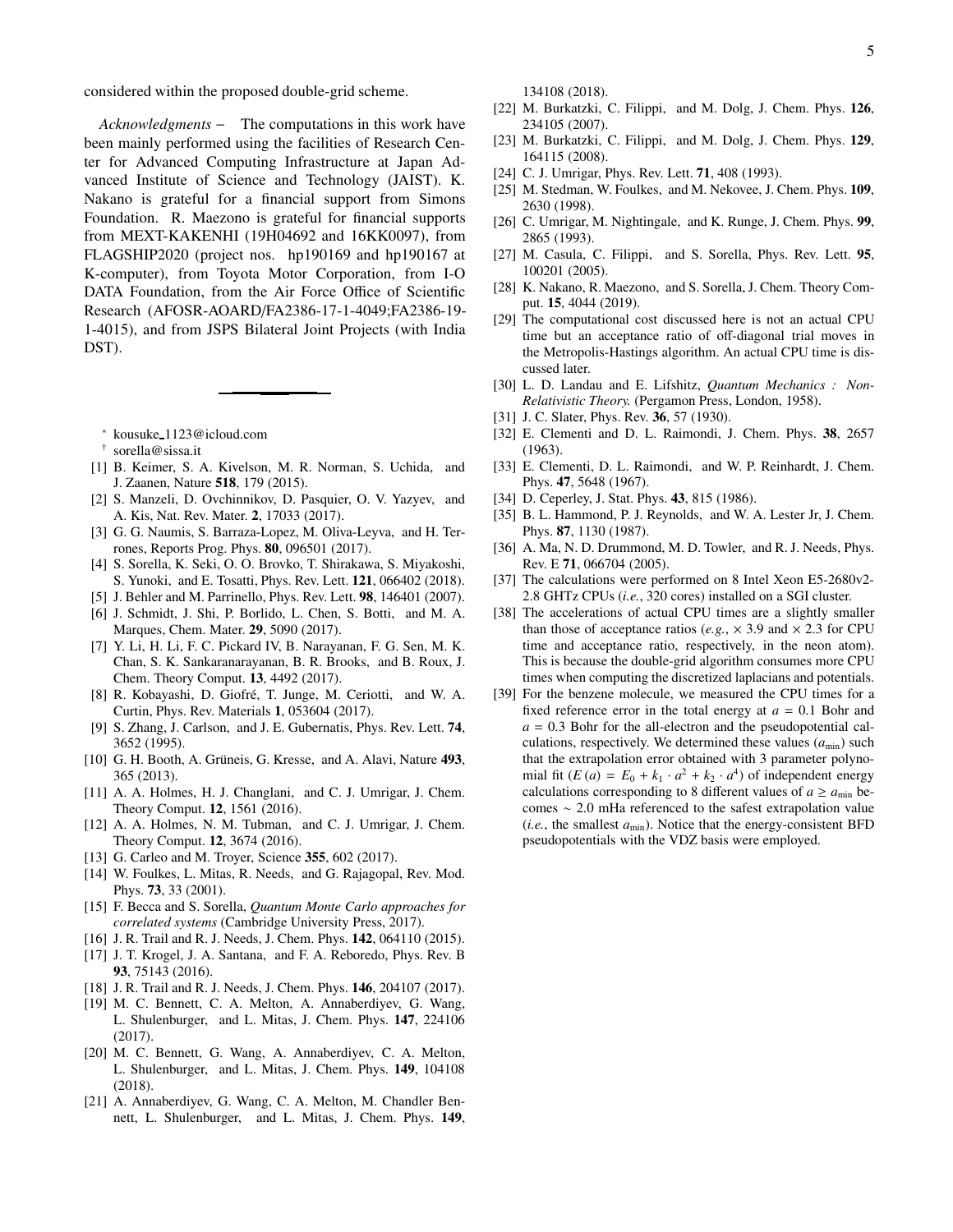# Supplemental material for Speeding up the *ab initio* diffusion Monte Carlo by a smart lattice regularization

Kousuke Nakano<sup>1</sup>,\* Ryo Maezono<sup>2,3</sup>, and Sandro Sorella<sup>1†</sup>

<sup>1</sup> International School for Advanced Studies (SISSA), Via Bonomea 265, 34136, Trieste, Italy

<sup>2</sup> *School of Information Science, Japan Advanced Institute of Science and*

*Technology (JAIST), Asahidai 1-1, Nomi, Ishikawa 923-1292, Japan and*

<sup>3</sup> *Computational Engineering Applications Unit, RIKEN, 2-1 Hirosawa, Wako, Saitama 351-0198, Japan*

(Dated: September 5, 2019)

This supplemental material gives details about the scaling of the number of electrons within *r<sup>c</sup>* obtained by the Thomas-Fermi model (Sec. I), a remedy for smooth extrapolations (Sec. II), and the variational (VMC) and the lattice regularized quantum Monte Carlo (LRDMC) calculations mentioned in the main text (Sec. III).

#### THE SCALING OF THE NUMBER OF ELECTRONS WITHIN *r<sup>c</sup>* OBTAINED BY THE THOMAS-FERMI MODEL

According to the Thomas-Fermi model [S1], the electron density of the atomic number *Z* can be represented by:

$$
\rho(r) = Z^2 f\left(\frac{Z^{1/3}r}{b}\right),\tag{S-1}
$$

where *b* is the constant value  $b = (9\pi^2/128)^{1/3}$ ,  $f(x)$  is:

$$
f(x) = \frac{32}{9\pi} \left(\frac{\chi(x)}{x}\right)^{\frac{3}{2}},
$$
 (S-2)

and  $\chi(x)$  is the universal function independent of *Z*. Therefore, the number of electrons within  $r_c$  is defined by:

$$
N_{\text{core}}(r_c) = \int_0^\infty dr \ 4\pi r^2 Z^2 f\left(\frac{Z^{1/3}r}{b}\right) \exp\left(-\frac{r^2}{2r_c^2}\right). \tag{S-3}
$$

When *r* is replaced with  $Z^{1/3}r/b = x$ , the number of electrons within  $r_c$  is represented as:

Eq. 
$$
(S-3) \Leftrightarrow Z \int_0^\infty dx \ x^{\frac{1}{2}} \chi(x)^{\frac{3}{2}} \exp(-\xi x^2),
$$
 (S-4)

where  $\xi = \left(bZ^{-1/3}/\sqrt{2}r_c\right)^2$ .  $\chi(x)$  can be approximated by the following polynominal expression at small *x* region ( $x \ll$ 1) [S1]:

$$
\chi(x) = 1 - Ax + \cdots \tag{S-5}
$$

where *A* is the constant value  $A = 1.8858$ . If  $\xi$  is large enough  $(i.e., Z^{1/3}r_c/b \ll 1)$ , only small *x* region contributes to the integral and the high-order terms can be neglected. Therefore, the above equation can be approximated by:

$$
N_{\text{core}}\left(r_c\right) \simeq Z \int_0^\infty dx \; x^{\frac{1}{2}} \exp\left(-\xi x^2\right). \tag{S-6}
$$

Since the integral can be replaced by the gamma function:

$$
\int_0^\infty dx \ x^{2s-1} \exp\left(-\xi x^2\right) = \frac{1}{2} \Gamma(s) \xi^{-s},\tag{S-7}
$$

the number of electrons within  $r_c$  can be represented as:

$$
N_{\text{core}}(r_c) \simeq \frac{1}{2} Z \cdot \Gamma \left(\frac{3}{4}\right) \xi^{-\frac{3}{4}} \equiv \frac{1}{2} \left(\frac{b}{\sqrt{2}}\right)^{-\frac{3}{2}} \Gamma \left(\frac{3}{4}\right) (Z \cdot r_c)^{\frac{3}{2}}. \tag{S-8}
$$

By substituting  $r_c$  with  $\beta \cdot Z^{-\theta}$ , we finally get the relation:

$$
N_{\text{core}}\left(r_c\right) \simeq \frac{1}{2} \left(\frac{b}{\sqrt{2}\beta}\right)^{-\frac{3}{2}} \Gamma\left(\frac{3}{4}\right) Z^{\frac{3}{2}(1-\theta)} \propto Z^{\frac{3}{2}(1-\theta)},\tag{S-9}
$$

and for  $\theta = 5/7$ :

$$
N_{\text{core}}\left(r_c\right) \propto Z^{\frac{3}{7}}.\tag{S-10}
$$

Eq. (S-10) is valid only when the inequality  $\xi \gg 1$  is satisfied. This depends on the prefactor  $\beta$  as well as the atomic number *Z*. In practice, the prefactor  $\beta$  should be small enough so that  $N_{\text{core}}(r_c) \propto Z^{3/7}$  is valid in a wide range of *Z* values, even outside the asymptotic power law regime. Fig. S-1 shows that the plot of  $N_{\text{core}}(r_c)$  divided by  $Z^{3/7}$  obtained by VMC calculations v.s  $\beta$  for Ne, Ar, Kr and Xe atoms. This figure shows that  $\beta = 0.75$  is small enough to satisfy the above scaling.

The electron densities obtained by the VMC calculations were validated by comparison with the experimental atomic scattering factors (ASFs), as shown in Fig. S-2. ASFs can be readily calculated using the electron densities obtained by the *ab initio* VMC calculations according to the following relation [S2]:

$$
ASF = \int_0^\infty 4\pi r^2 \rho(r) \frac{\sin kr}{kr} dr, \qquad (S-11)
$$

where  $k = 4\pi \sin \theta / \lambda$ ,  $2\theta$  is the scattering angle and  $\lambda$  is the wavelength. TurboRVB enables us to calculate a radial distribution function as well as an electron density from a manybody wave function both in VMC and DMC levels using the forward walking technique.

## A REMEDY FOR SMOOTH EXTRAPOLATIONS

In order to improve the quality of the energy extrapolation for  $a \to 0$ , it is important to increase  $r_c$  as *a* increases. This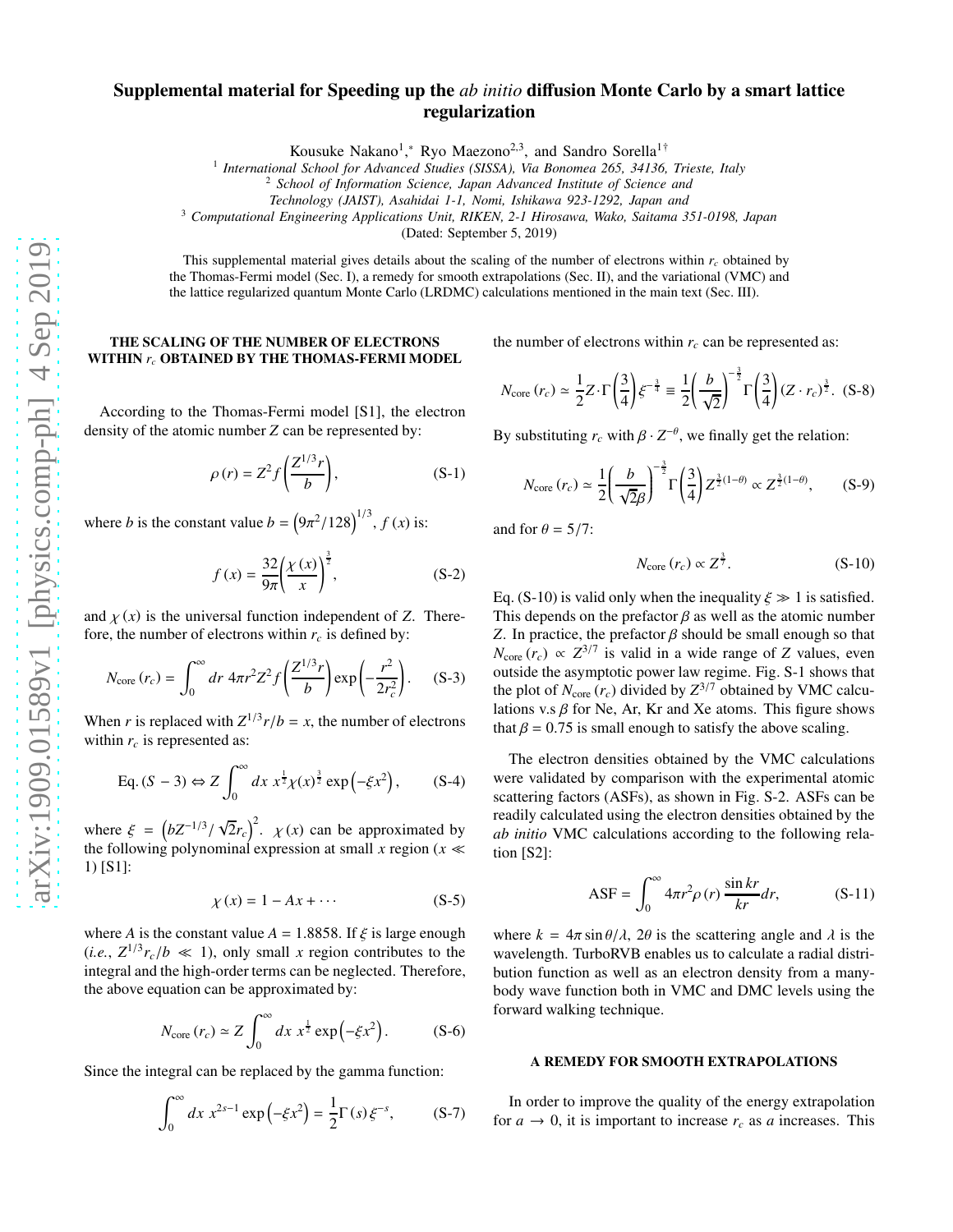

FIG. S-1. The plot of  $N_{\text{core}}(r_c) / Z^{3/7}$  obtained by VMC calculations v.s β, showing that the scaling ( $N_{\text{core}}$  ( $r_c$ ) ∝  $Z^{3/7}$ ) is satisfied at small  $β$  region.  $β = 0.75$  is employed in the present work.



FIG. S-2. Atomic scattering factors obtained by the VMC calculations, and those obtained by scattering X-ray measurements [S2].

is because if  $r_c$  is fixed (*i.e.*,  $a'/a$  is also fixed according to Eq. (6) in the main text),  $a' \approx r_c$  is no longer satisfied in a large *a* region, which introduces a large bias by the larger lattice space *a'* especially in the vicinity of the border between the core and valence regions. A simple parametrization to solve this problem is  $r_c(a, Z) = r_c(Z) f(a)$ , where  $f(a)$  is an arbitrary function satisfying  $f(0) = 1$  and  $f(\infty) = const.$ In this study, a simple polynominal function:

$$
f(a) = \frac{\kappa (Z \cdot a)^2 + 1}{(Z \cdot a)^2 + 1} \equiv \frac{\kappa \cdot a^{-2} + 1}{\alpha^{-2} + 1}
$$
 (S-12)

is employed, where *κ* is a prefactor, and  $a = (\alpha \cdot Z)^{-1}$ . Therefore,  $r_c(a, Z)$  can be parametrized as:

$$
r_c(a, Z) = r_c(Z) f(a) \equiv \frac{\beta\left(\kappa \cdot \alpha^{-2} + 1\right)}{\alpha^{-2} + 1} \cdot Z^{-\frac{5}{7}}.
$$
 (S-13)

Eq. (6) in the main text indicates that  $N_{\text{core}}(r_c)$  should be smaller than  $N_{\text{valence}}(r_c)$  for any *a* and *Z*, otherwise the doublegrid LRDMC becomes useless (*i.e.*,  $a'/a < 1$ ) in a certain case. According to the Thomas-Fermi theory,  $N_{\text{core}}(r_c)$  becomes equal to  $N_{\text{valence}}(r_c)$  at  $r_c = 1.33Z^{-1/3}$  [S1]. Therefore, the following inequality should be satisfied for all *Z* and *a*,

$$
r_c(a, Z) < 1.33Z^{-\frac{1}{3}}
$$
 ( $\forall a \in a > 0, \forall Z \in Z \geq 3$ ). (S-14)

Thus, we obtain  $\kappa$  < 2.69 for  $\beta$  = 0.75.  $\kappa$  = 2.5 is employed here. The new algorithm determines  $r_c(a, Z)$  using *Z* and *a* according to Eq. (S-13), then, a corresponding proper *a* ′ /*a* is calculated by the obtained  $r_c(a, Z)$  according to Eq. (6) in the main text, wherein  $N_{\text{core}}(r_c)$  and  $N_{\text{valence}}(r_c)$  are estimated by the Slater's effective models [S3] with the exponents that Clementi proposed based on HF calculations [S4, S5].

In Fig. S-3 and Table S-I, we show the LRDMC energies of Be  $(Z = 4)$ , Ne  $(Z = 10)$  and Kr  $(Z = 36)$  atoms obtained by the single-grid, the previous and the new double-grid algorithms with the above remedy. We remark that in Figure S-3 the LRDMC energies obtained by the previous parametrization are significantly biased in the large *a* region especially in Kr  $(Z = 36)$ . On the other hand, our new parametrization suppresses these significant biases, and the obtained LRDMC energies in the small *a* region ( $a \rightarrow 0$ ) are essentially unbiased for all *Z*. In Tables S-I, it is evident that  $r_c(a, Z)$  increases as *a* increases, and *a* ′ /*a* decreases as *a* increases, by which the condition  $a' \approx r_c$  is satisfied for any *a* and *Z*. In this way, unnecessary large biases ( i.e. not saving computational time) are suppressed, and smooth extrapolations are achieved. Notice that Table S-I indicates that this modified algorithm implies smaller speedups as *a* increases. This is because  $r_c(a, Z)$  (Eq. (S-13)) becomes slightly larger than the original  $r_c$  (*Z*) due to  $f(a)$  as *a* increases. However, the effect is negligible in practice because small *a* calculations are much more important than large ones (*i.e.*, the computational cost is proportional to  $a^{-2}$ ). Thus, within the remedy, the new double-grid algorithm achieves both acceleration and smooth extrapolation.

#### THE DETAILS OF VMC AND LRDMC CALCULATIONS

The variational (VMC) and lattice regularized quantum Monte Carlo (LRDMC) calculations for He, Be, Ne, Ar, Kr, Xe and  $C_6H_6$  were performed using TurboRVB[S6]. In the VMC calculations, Jastrow Slater (JSD) and Antisymmetrized Geminal Power (JAGP) [S7] ansatz were employed, and the cc-pVDZ (He, Be, Ne, Ar, Kr, and  $C_6H_6$ ) or ADZP (Xe)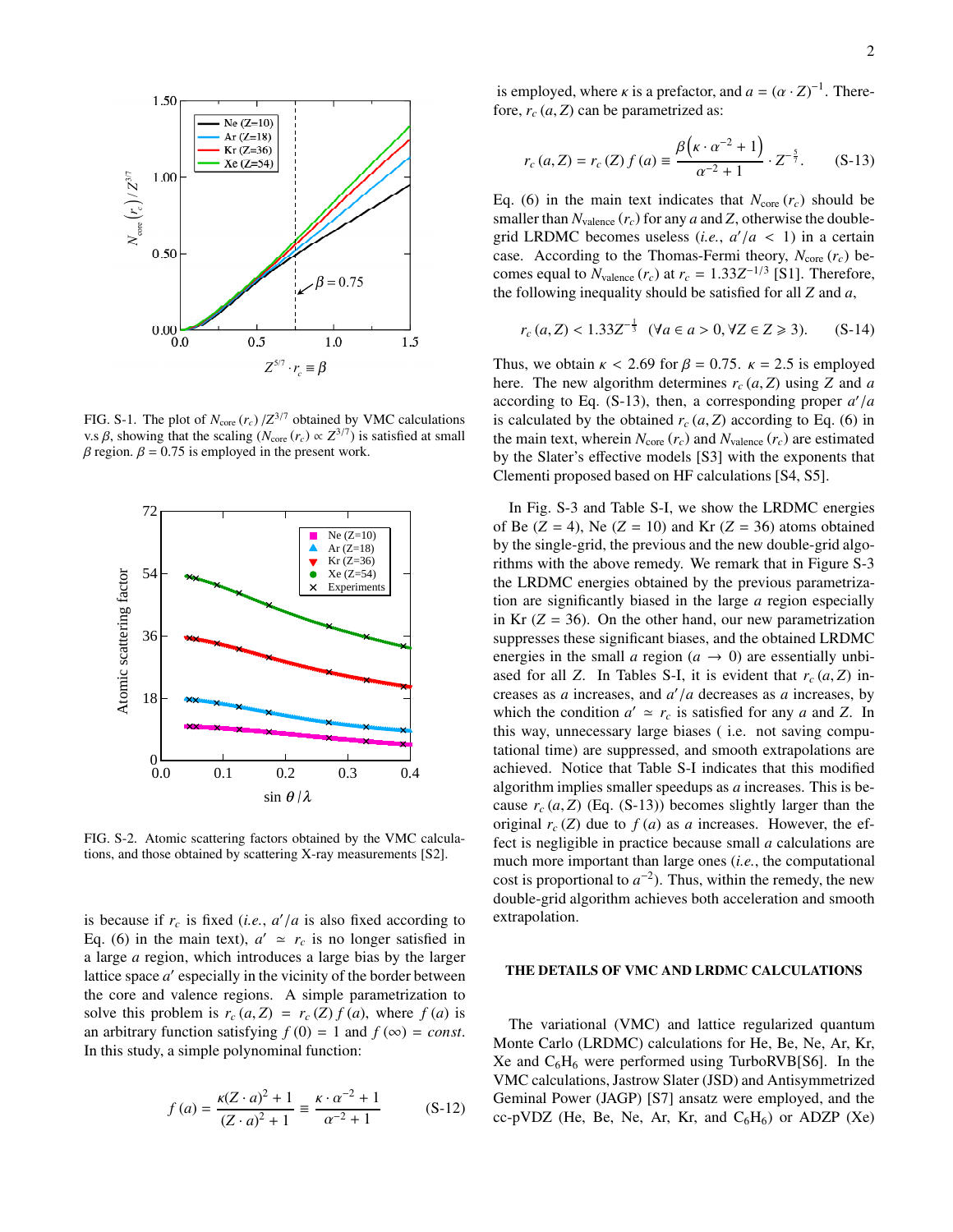basis set taken from EMSL Basis Set Library [S8, S9] were used in the determinant and the Jastrow parts. The variational JSD and JAGP wave functions were optimized using the stochastic configuration in combination with the linear method [S10, S11], by which all variational parameters in the Jastrow and the determinant parts including the exponents were optimized. In LRDMC calculations, the wave functions optimized based on JAGP ansatz were used for the guiding functions. The obtained VMC and LRDMC energies are shown in Table S-II. Thanks to our careful optimizations, our VMC-JSD energies are lower than the previous results, especially when Z becomes larger. Remarkably, the JAGP ansatz further improves the variational energies. Our JAGP ansatz also improves the LRDMC energies (*i.e.*, the nodal surfaces) as well as the variational energies.



FIG. S-3. LRDMC energies of (a) Be  $(Z = 4)$ , (b) Ne  $(Z = 10)$  and (c) Kr  $(Z = 36)$  atoms obtained by the single-grid (red circles), the previous (green triangles) and the newly developed (blue squares) double-grid algorithms.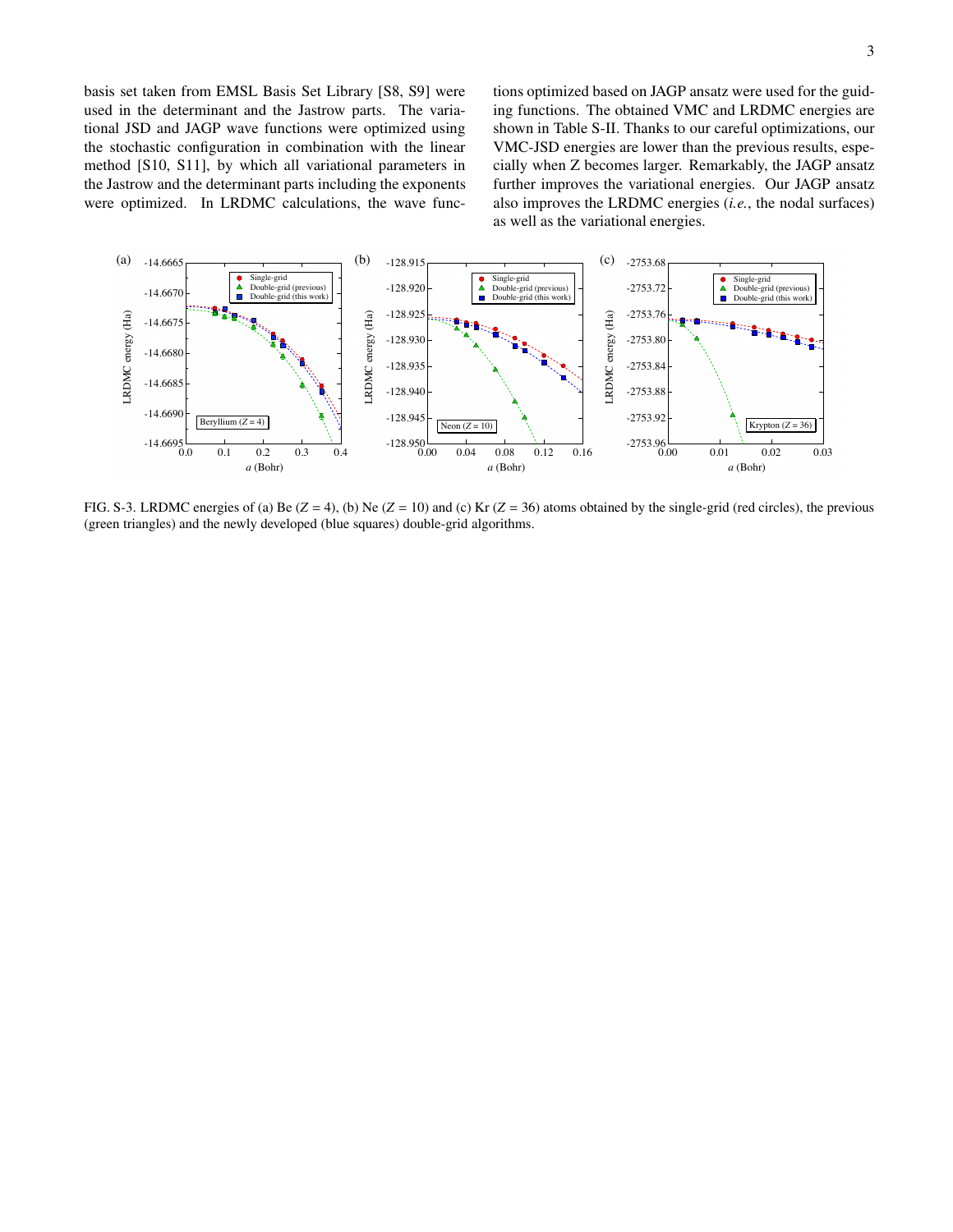| Element       | Lattice space                    |                             | Single grid       | Double grid (this work)             |           |                                          |       |                        |
|---------------|----------------------------------|-----------------------------|-------------------|-------------------------------------|-----------|------------------------------------------|-------|------------------------|
|               | $a \equiv (\alpha \cdot Z)^{-1}$ | $\alpha$                    | Energy (Ha)       | Energy $(\overline{Ha})$            |           | Bias $(mHa)^a$ Acceleration <sup>b</sup> |       | $a'/a \rvert_{c}(a,Z)$ |
|               | $a \rightarrow 0$                | $\alpha \rightarrow \infty$ | $-14.66721(28)$   | $-14.66723(28)$                     | 0.0(0)    |                                          |       |                        |
|               | 0.08                             | 3.33                        | $-14.66725(32)$   | $-14.66732(32)$                     | 0.1(0)    | $\times 2.0$                             | 1.733 | 0.313                  |
| Be $(Z = 4)$  | 0.10                             | 2.50                        | $-14.66727(32)$   | $-14.66726(32)$                     | 0.0(0)    | $\times\,1.9$                            | 1.654 | 0.336                  |
|               | 0.13                             | 2.00                        | $-14.66736(32)$   | $-14.66737(32)$                     | 0.0(0)    | $\times 1.8$                             | 1.580 | 0.362                  |
|               | 0.18                             | 1.43                        | $-14.66745(34)$   | $-14.66744(34)$                     | 0.0(0)    | $\times 1.6$                             | 1.458 | 0.416                  |
|               | 0.23                             | 1.11                        | $-14.66768(36)$   | $-14.66773(38)$                     | 0.1(1)    | $\times 1.5$                             | 1.372 | 0.466                  |
|               | 0.25                             | 1.00                        | $-14.66770(38)$   | $-14.66787(38)$                     | 0.1(1)    | $\times$ 1.4                             | 1.340 | 0.488                  |
|               | 0.30                             | 0.83                        | $-14.66811(42)$   | $-14.66817(42)$                     | 0.1(1)    | $\times$ 1.4                             | 1.291 | 0.525                  |
|               | 0.35                             | 0.71                        | $-14.66855(46)$   | $-14.66863(48)$                     | 0.1(1)    | $\times\,1.3$                            | 1.257 | 0.555                  |
|               | $a \rightarrow 0$                | $\alpha \rightarrow \infty$ | $-128.92548(12)$  | $-128.92583(12)$                    | 0.4(2)    |                                          |       |                        |
|               | 0.03                             | 3.33                        | $-128.92597(14)$  | $-128.92638(14)$                    | 0.4(2)    | $\times$ 3.5                             | 2.449 | 0.163                  |
|               | 0.04                             | 2.50                        | $-128.92653(14)$  | $-128.92695(14)$                    | 0.4(2)    | $\times$ 3.3                             | 2.352 | 0.175                  |
|               | 0.05                             | 2.00                        | $-128.92665(14)$  | $-128.92736(14)$                    | 0.7(2)    | $\times$ 3.1                             | 2.255 | 0.188                  |
| Ne $(Z = 10)$ | 0.07                             | 1.43                        | $-128.92776(15)$  | $-128.92881(15)$                    | 1.0(2)    | $\times 2.7$                             | 2.080 | 0.216                  |
|               | 0.09                             | 1.11                        | $-128.92952(15)$  | $-128.93104(16)$                    | 1.5(2)    | $\times 2.5$                             | 1.942 | 0.242                  |
|               | 0.10                             | 1.00                        | $-128.93063(15)$  | $-128.93194(16)$                    | 1.3(2)    | $\times 2.4$                             | 1.887 | 0.253                  |
|               | 0.12                             | 0.83                        | $-128.93289(17)$  | $-128.93422(17)$                    | 1.3(2)    | $\times 2.2$                             | 1.797 | 0.273                  |
|               | 0.14                             | 0.71                        | $-128.93489(19)$  | $-128.93716(21)$                    | 2.3(4)    | $\times 2.1$                             | 1.731 | 0.289                  |
|               | $a \rightarrow 0$                | $\alpha \rightarrow \infty$ | $-2753.76693(53)$ | $-2753.76860(50)$                   | 1.7(0.7)  | $\overline{\phantom{0}}$                 |       |                        |
|               | 0.00278                          | 10.00                       | $-2753.76770(76)$ | $-2753.76891(65)$                   | 1.2(1.0)  | $\times 7.0$                             | 3.641 | 0.059                  |
| $Kr (Z = 36)$ | 0.00556                          | 5.00                        | $-2753.76856(60)$ | $-2753.77025(64)$                   | 1.7(0.9)  | $\times$ 6.7                             | 3.541 | 0.061                  |
|               | 0.01250                          | 2.22                        | $-2753.77369(58)$ | $-2753.77837(86)$                   | 4.7(1.0)  | $\times$ 5.5                             | 3.159 | 0.073                  |
|               | 0.01667                          | 1.67                        | $-2753.77937(75)$ | $-2753.78784(69)$                   | 8.5(1.0)  | $\times$ 4.8                             | 2.936 | 0.081                  |
|               | 0.01944                          | 1.43                        |                   | $-2753.78412(73)$ $-2753.79063(73)$ | 6.5(1.0)  | $\times$ 4.5                             | 2.809 | 0.087                  |
|               | 0.02222                          | 1.25                        | -2753.78951(77)   | $-2753.79514(73)$                   | 5.6(1.1)  | $\times$ 4.2                             | 2.701 | 0.092                  |
|               | 0.02500                          | 1.11                        |                   | $-2753.79412(82)$ $-2753.80190(85)$ | 7.8(1.2)  | $\times$ 4.0                             | 2.609 | 0.097                  |
|               | 0.02778                          | 1.00                        |                   | $-2753.79899(88)$ $-2753.80951(66)$ | 10.5(1.1) | $\times$ 3.8                             | 2.532 | 0.101                  |

TABLE S-I. LRDMC energies of Be, Ne, and Kr atoms obtained by the single and double-grid schemes.

<sup>a</sup> The difference in total energy between the single- and double-grid algorithms.

<sup>b</sup> The accelerations were not measured by actual CPU times but by acceptance ratios of trial moves in LRDMC.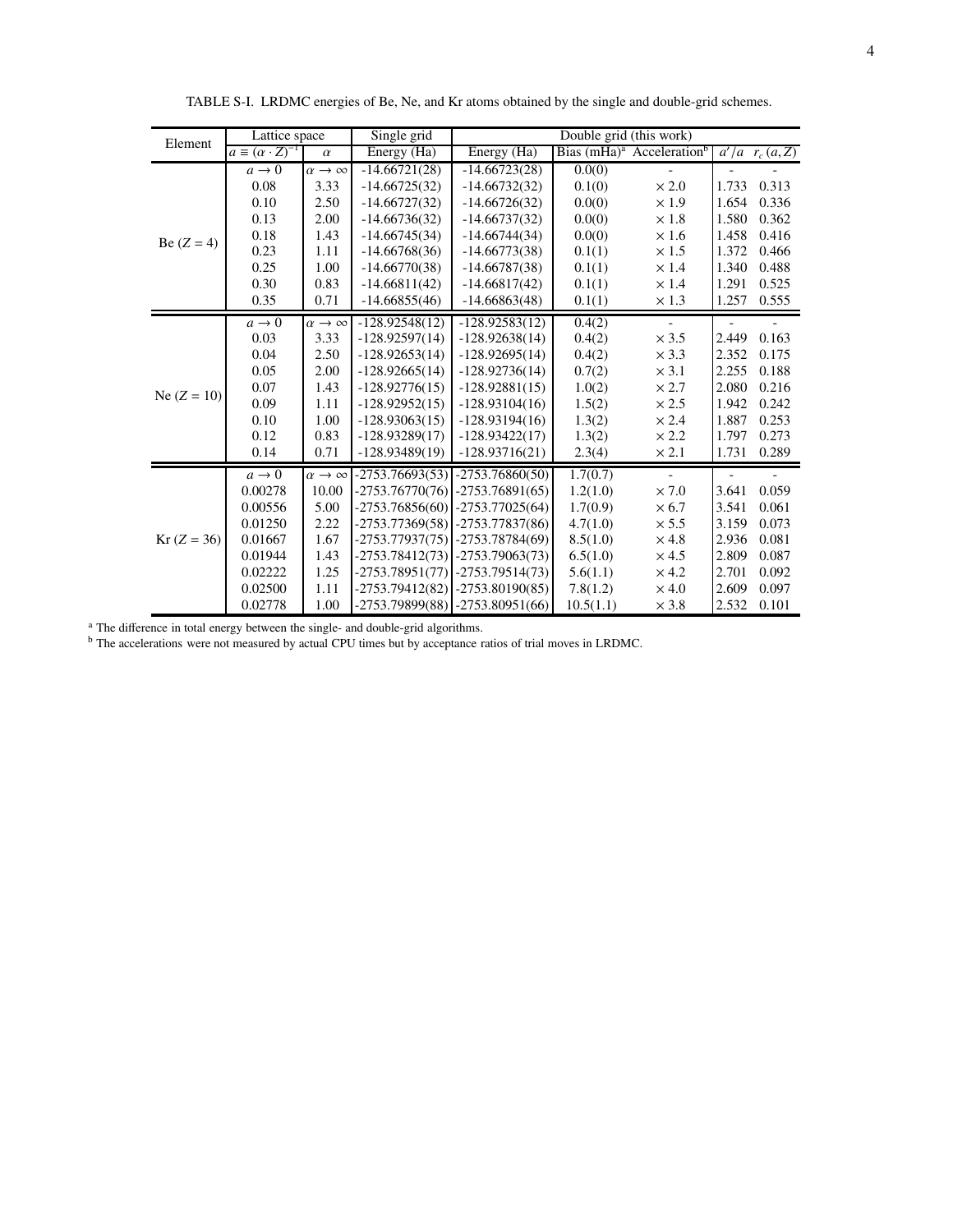| Element       | Method                  | Total energy (Ha) Correlation $(\%)$ |           |  |
|---------------|-------------------------|--------------------------------------|-----------|--|
|               | HFg                     | $-2.86165214$                        | $\Omega$  |  |
|               | VMC-JSD <sup>g</sup>    | $-2.903527(9)$                       | 99.53(2)  |  |
|               | <b>DMC</b> <sup>g</sup> | $-2.903719(2)$                       | 99.99(0)  |  |
| He $(Z=2)^a$  | <b>VMC-JSD</b>          | $-2.903352(79)$                      | 99.12(2)  |  |
|               | <b>VMC-JAGP</b>         | $-2.903443(70)$                      | 99.33(2)  |  |
|               | <b>LRDMC</b>            | $-2.903732(62)$                      | 100.02(1) |  |
|               | Exact <sup>h</sup>      | -2.903724                            | 100       |  |
|               | HF <sup>i</sup>         | $-14.573023$                         | $\theta$  |  |
|               | VMC-AGP <sup>1</sup>    | $-14.66504(4)$                       | 97.54(0)  |  |
| Be $(Z=4)^b$  | DMC <sup>i</sup>        | $-14.66726(1)$                       | 99.89(0)  |  |
|               | VMC-JAGP                | $-14.665828(42)$                     | 98.38(0)  |  |
|               | <b>LRDMC</b>            | $-14.667247(31)$                     | 99.88(0)  |  |
|               | Exact                   | $-14.66736$                          | 100       |  |
|               | HF <sub>8</sub>         | -128.5470981                         | $\theta$  |  |
|               | $\rm VMC\text{-}JSD^g$  | $-128.891(5)$                        | 88(1)     |  |
|               | <b>DMC</b> <sup>g</sup> | $-128.9231(1)$                       | 95.9(3)   |  |
| Ne $(Z=10)^c$ | <b>VMC-JSD</b>          | $-128.89803(12)$                     | 89.5(12)  |  |
|               | VMC-JAGP                | $-128.90354(44)$                     | 91.0(11)  |  |
|               | <b>LRDMC</b>            | $-128.92626(13)$                     | 96.7(3)   |  |
|               | Exact <sup>k</sup>      | $-128.939$                           | 100       |  |
|               | HF <sup>g</sup>         | $-526.8175128$                       | $\theta$  |  |
|               | VMC-JSD <sup>g</sup>    | $-527.3817(2)$                       | 77.02(3)  |  |
| Ar $(Z=18)^d$ | <b>DMC</b> <sup>g</sup> | $-527.4840(2)$                       | 90.99(3)  |  |
|               | <b>VMC-JSD</b>          | $-527.41937(25)$                     | 82.17(5)  |  |
|               | <b>VMC-JAGP</b>         | $-527.43164(37)$                     | 83.84(5)  |  |
|               | <b>LRDMC</b>            | $-527.49542(18)$                     | 92.55(3)  |  |
|               | Exact                   | $-527.55$                            | 100       |  |
|               | HF <sup>g</sup>         | -2752.054977                         | $\theta$  |  |
|               | VMC-JSD <sup>g</sup>    | $-2753.2436(6)$                      | 57.28(3)  |  |
|               | <b>DMC</b> <sup>g</sup> | $-2753.7427(6)$                      | 81.34(3)  |  |
| $Kr (Z=36)^e$ | <b>VMC-JSD</b>          | $-2753.61420(46)$                    | 75.14(2)  |  |
|               | VMC-JAGP                | $-2753.62841(44)$                    | 75.83(2)  |  |
|               | <b>LRDMC</b>            | $-2753.77151(78)$                    | 82.72(4)  |  |
|               | Exact <sup>m</sup>      | $-2754.13$                           | 100       |  |
|               | HF <sup>g</sup>         | -7232.138363                         | $\theta$  |  |
|               | VMC-JSD <sup>g</sup>    | $-7233.700(2)$                       | 45.51(6)  |  |
|               | <b>DMC</b> <sup>g</sup> | $-7234.785(1)$                       | 77.12(3)  |  |
| $Xe (Z=54)^f$ | VMC-JSD                 | $-7234.50730(87)$                    | 69.03(3)  |  |
|               | VMC-JAGP                | $-7234.56494(82)$                    | 70.71(2)  |  |
|               | <b>LRDMC</b>            | $-7234.8320(13)$                     | 78.50(4)  |  |
|               | Exact <sup>m</sup>      | $-7235.57$                           | 100       |  |

TABLE S-II. Total energies of He, Be, Ne, Ar, Kr and Xe. The LRDMC energies shown here were calculated with  $a = (3.5Z)^{-1}$ , which are consistent with the typical scaling of the time step in the standard DMC ( $\tau \propto Z^{-2}$ ).

<sup>a</sup> Our modified cc-pVDZ basis is composed of  $3s1p$  ( $Z \le 5.77$ ) and  $2s1p$  ( $Z \le 1.275$ ) for the determinant and Jastrow part, respectively.

b Our modified cc-pVDZ basis is composed of  $7s4p1d$  ( $Z \le 100.5$ ) and  $5s3p1d$  ( $Z \le 9.17$ ) for the determinant and Jastrow part, respectively.

<sup>c</sup> Our modified cc-pVDZ basis is composed of  $6s4p1d$  ( $Z \le 173.5$ ) and  $3s3p1d$  ( $Z \le 7.81$ ) for the determinant and Jastrow part, respectively.

<sup>d</sup> Our modified cc-pVDZ basis is composed of 8*s*8*p*1*d* ( $Z \le 459.7$ ) and 6*s6p1d* ( $Z \le 64.69$ ) for the determinant and Jastrow part, respectively.

e Our modified cc-pVDZ basis is composed of  $11s1p6d$  ( $Z \le 6582.01$ ) and  $7s8p4d$  ( $Z \le 129.00$ ) for the determinant and Jastrow part, respectively.

f Our modified ADZP basis is composed of  $15s16p9d2f$  ( $Z \le 19789.22$ ) and  $11s12p7d$  ( $Z \le 335.98$ ) for the determinant and Jastrow part, respectively.  $$$  See ref. S12.

<sup>h</sup> See ref. S13.

<sup>i</sup> See ref. S7.

<sup>j</sup> See ref. S13.

<sup>k</sup> See ref. S14.

 $<sup>1</sup>$  See ref. S15.</sup>

 $<sup>m</sup>$  See ref. S16.</sup>